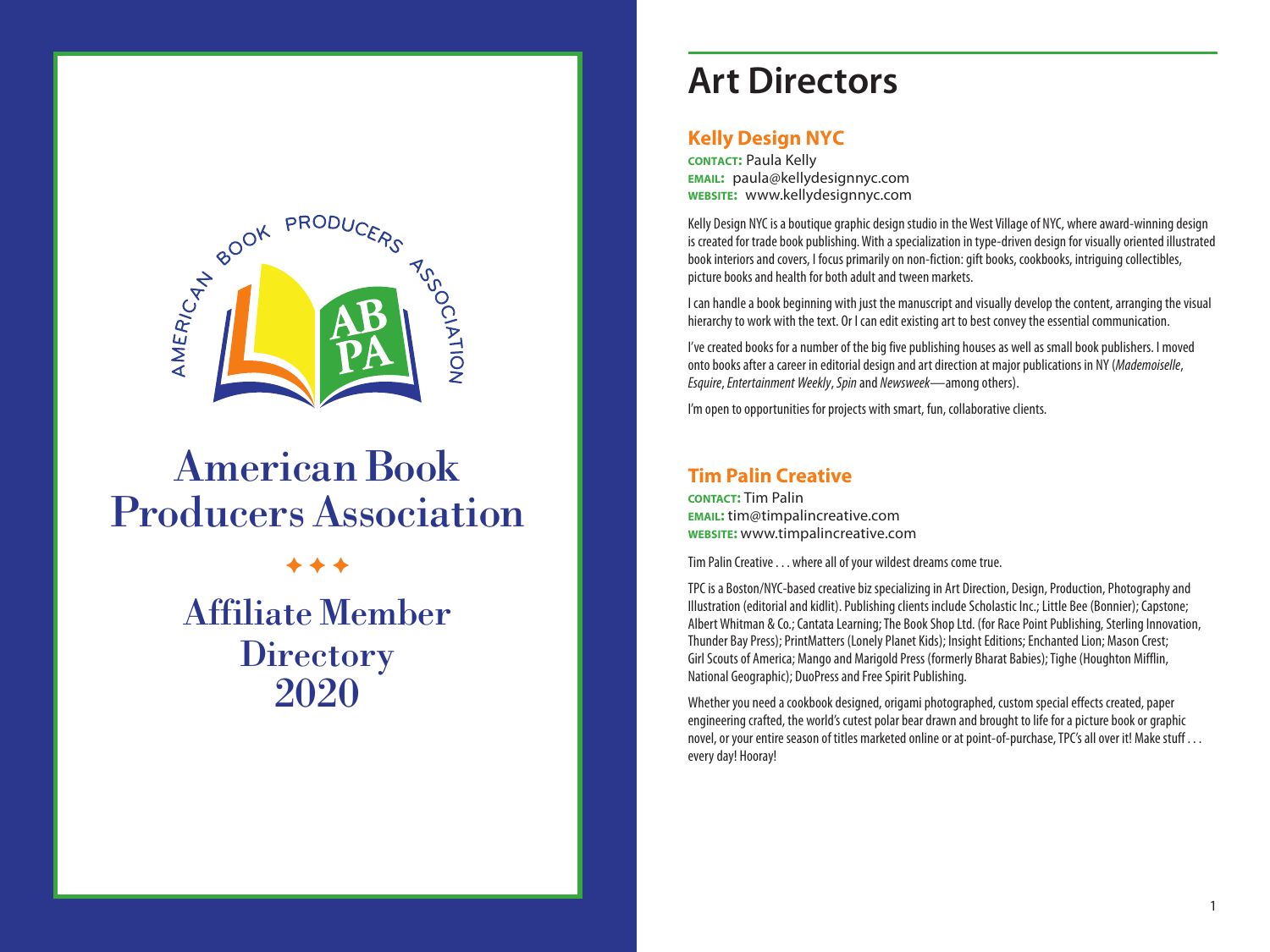## **Copyeditors**

#### **Russell J. Santana**

**email:** russelljsantana@gmail.com

I am a language professional with almost thirty years of experience in commerce, government, history, law, psychology, and many other fields. Currently, I provide services in proofreading, copyediting, indexing, translation, and writing, and am well versed in AP and CMOS styles. Additionally, I am fluent in English, Portuguese, and Spanish.

## **Designers**

### **Carling Design, Inc.**

**contact:** Tom Carling **email:** tom@carlingdesign.com **website:** www.carlingdesign.com

Working directly for publishers or in partnership with book packagers, Tom Carling has produced hundreds of children's trade and school/library nonfiction books for publishers such as Scholastic, National Geographic Kids, Time Inc, Houghton Mifflin Harcourt, and Dorling Kindersly (Eyewitness). This naturally led to assignments from high school and college textbook publishers, like Macmillan Learning, who, wishing to tap Tom's expertise in trade publications for young readers, have engaged him to design some of their most important titles in the sciences and humanities. Tom lives and works out of his loft in lower Manhattan, next to the Brooklyn Bridge.

### **Kelly Design NYC**

**contact:** Paula Kelly **email:** paula@kellydesignnyc.com **website:** www.kellydesignnyc.com

Kelly Design NYC is a boutique graphic design studio in the West Village of NYC, where award-winning design is created for trade book publishing. With a specialization in type-driven design for visually oriented illustrated book interiors and covers, I focus primarily on non-fiction: gift books, cookbooks, intriguing collectibles, picture books and health for both adult and tween markets.

I can handle a book beginning with just the manuscript and visually develop the content, arranging the visual hierarchy to work with the text. Or I can edit existing art to best convey the essential communication.

I've created books for a number of the big five publishing houses as well as small book publishers. I moved onto books after a career in editorial design and art direction at major publications in NY (*Mademoiselle*, *Esquire*, *Entertainment Weekly*, *Spin* and *Newsweek*—among others).

I'm open to opportunities for projects with smart, fun, collaborative clients.

### **KWP Creative**

**contact:** Keith Plechaty **email:** keith@kwpcreative.com **website:** www.kwpcreative.com

After 15 years of being in the graphic design field, I'm a firm believer that treating clients with kindness and understanding is just as important as producing captivating designs. I realize that a successful outcome is largely based on being open-minded and approachable to my clients. I love designing and know that clients hire me for my unique perspective. However, they also know that I take their visions seriously and make sure their concerns are always heard.

I have expertise in creating catalogs, educational materials, retail packaging, children's books, interactive teaching materials, and theatrical posters. I've worked for Scholastic Inc, Reader's Digest, Oxford University Press, Silver Dolphin, and many other interesting companies. I'm experienced working with licensed properties, such as Star Wars, Paw Patrol, PJ Masks, Barbie, Clifford the Big Red Dog, I SPY, Dora the Explorer, and Sesame Street.

I look forward to working with you.

### **Tim Palin Creative**

**contact:** Tim Palin **email:** tim@timpalincreative.com **website:** www.timpalincreative.com

Tim Palin Creative . . . where all of your wildest dreams come true.

TPC is a Boston/NYC-based creative biz specializing in Art Direction, Design, Production, Photography and Illustration (editorial and kidlit). Publishing clients include Scholastic Inc.; Little Bee (Bonnier); Capstone; Albert Whitman & Co.; Cantata Learning; The Book Shop Ltd. (for Race Point Publishing, Sterling Innovation, Thunder Bay Press); PrintMatters (Lonely Planet Kids); Insight Editions; Enchanted Lion; Mason Crest; Girl Scouts of America; Mango and Marigold Press (formerly Bharat Babies); Tighe (Houghton Mifflin, National Geographic); DuoPress and Free Spirit Publishing.

Whether you need a cookbook designed, origami photographed, custom special effects created, paper engineering crafted, the world's cutest polar bear drawn and brought to life for a picture book or graphic novel, or your entire season of titles marketed online or at point-of-purchase, TPC's all over it! Make stuff . . . every day! Hooray!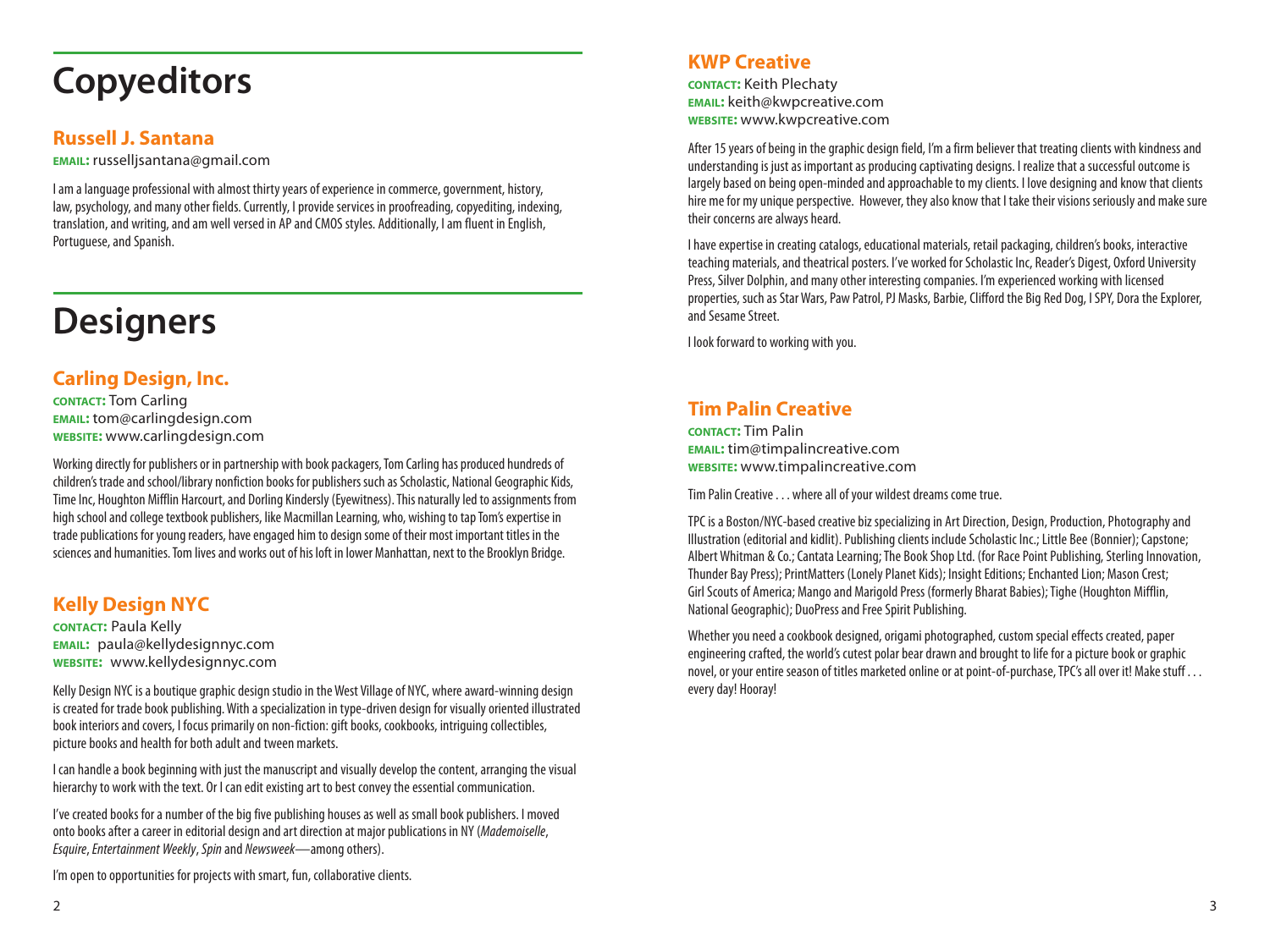## **Editors**

### **BJ Berti Editorial Services**

**contact:** BJ Berti **email:** bjberti@gmail.com **website:** https://www.linkedin.com/in/bjberti/

 $\triangleleft$  Consulting

An experienced and collaborative trade publishing professional with editorial and rights experience. Specializing in design-focused practical non-fiction books, working with a wide-range of publishing and creative people. I can offer services in the following areas:

 $\div$  Editing and Writing

- 
- ◆ Content Development  $\div$  Rights Acquisition
- <sup>F</sup>Editorial Photography  $\rightarrow$  Design Expertise
- + Content Acquisition
- ◆ Creative Project Management → Research

#### **Laura Daly**

**email:** laurajdaly@earthlink.net

Provide a wide range of services for trade and educational book publishers, trade magazines, and journals, including copyediting, original writing, rewriting, fact checking, proofing, and indexing. Sample subject areas: medicine, history, music, business, fiction (adult and young adult), travel, film studies, sports, psychology, remedial language skills development, and general reference.

#### **Susan Lauzau Editorial Services**

**contact:** Susan Lauzau **email:** slauzau@gmail.com

With in-house experience at a big publisher, a small publisher/packager, and a proprietary publishing program, I have deep understanding of clients' and readers' needs. An independent editor for more than a dozen years, I offer developmental and line/copy editing for nonfiction books/book-plus in: lifestyle/home/ garden/nature, basic crafts, health/fitness, reference, and more.

## **Illustrators**

#### **Tim Palin Creative**

**contact:** Tim Palin **email:** tim@timpalincreative.com **website:** www.timpalincreative.com

Tim Palin Creative . . . where all of your wildest dreams come true.

TPC is a Boston/NYC-based creative biz specializing in Art Direction, Design, Production, Photography and Illustration (editorial and kidlit). Publishing clients include Scholastic Inc.; Little Bee (Bonnier); Capstone; Albert Whitman & Co.; Cantata Learning; The Book Shop Ltd. (for Race Point Publishing, Sterling Innovation, Thunder Bay Press); PrintMatters (Lonely Planet Kids); Insight Editions; Enchanted Lion; Mason Crest; Girl Scouts of America; Mango and Marigold Press (formerly Bharat Babies); Tighe (Houghton Mifflin, National Geographic); DuoPress and Free Spirit Publishing.

Whether you need a cookbook designed, origami photographed, custom special effects created, paper engineering crafted, the world's cutest polar bear drawn and brought to life for a picture book or graphic novel, or your entire season of titles marketed online or at point-of-purchase, TPC's all over it! Make stuff . . . every day! Hooray!

## **Indexers**

### **Arc Indexing**

**contact:** Robert Swanson **email:** arcindexing@gmail.com

Professional indexing for 20+ years. Work with many publishers including Macmillan, McGraw-Hill, Hachette, Cambridge, Columbia, and Rowman & Littlefield. There are several of us and we can take several projects at the same time. Specialty crosses over all non-fiction: academic, trade, history, literary criticism, political, medical, science, technical, biographical, and cookbooks.

#### **Russell J. Santana**

**email:** russelljsantana@gmail.com

I am a language professional with almost thirty years of experience in commerce, government, history, law, psychology, and many other fields. Currently, I provide services in proofreading, copyediting, indexing, translation, and writing, and am well versed in AP and CMOS styles. Additionally, I am fluent in English, Portuguese, and Spanish.